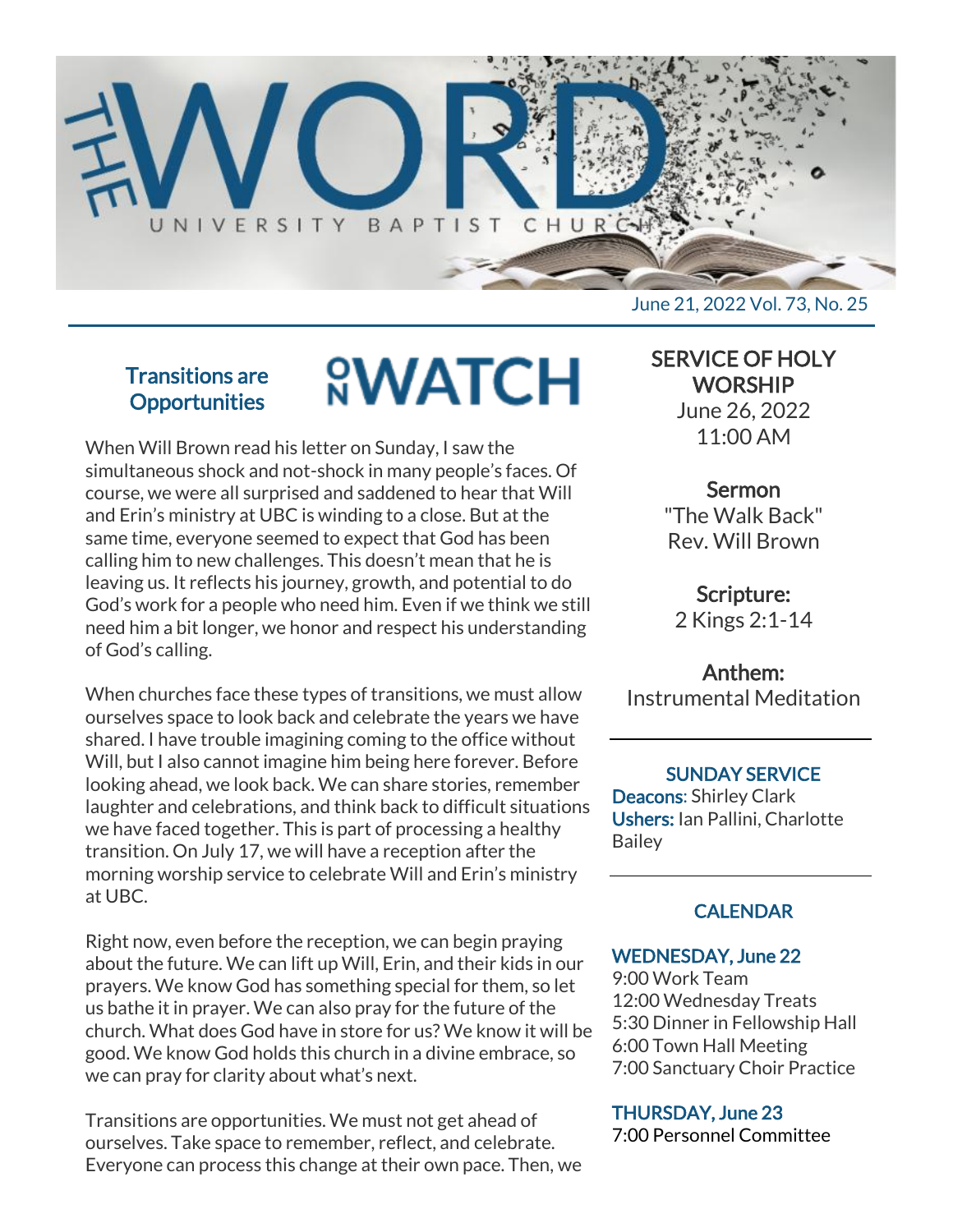move forward in faith, trusting that God is in our midst and has something special planned for us.

Peace, Matt

#### Prayer Requests

Georgia Anne Wood - at home from UVA

Barbara Murray - home from the hospital and improving.

Pray for Alba and Pam Beasley as Alba undergoes some medical tests in the week ahead, in response to new medical challenges that Alba is facing.



Some of you might be wondering when we will have a celebration of Alba's nearly two decades of service with the church. Since he retired during the pandemic, we were unable to plan a big celebration for him and Pam, and we have had trouble scheduling it since then. However, the ladies who made a quilt of old Jubilate t-shirts grew tired of waiting for a time to celebrate and went to his house to deliver it. As you can see, he really seems to like it! Stay tuned. We are still working on finding a date that works for Alba and Pam to have a proper celebration of their ministry at UBC.

#### FRIDAY, June 24

6:00 Softball Game – Darden Towe

#### SUNDAY, June 26

8:30 Missions Committee **Meeting** 11:00 Morning Worship 6:30 Sundays at Dairy Market - Young Adult Dinner

#### MONDAY, June 27

8:30 Morning Prayer [\(UBC](https://r20.rs6.net/tn.jsp?f=001eOsrv41MInRRDGGVwn2R_9D7q6rCDshF2iNdtgez5JDqKzNMTMvTNYzA-_XEad3f1xbuNzs_KdK46Qi5fp5AaSNKhFsm5IpFmfwZWUZYUfblBZBzrcKpmmM5tfDkOE2jBvmUtTmO52F90jR0cAX_WbQDzOwaMtjfc83OYqwvdOjezzDAL2adturtmNfpA_BmQalMO8sqWCA=&c=hphHBONIA8hyxCvvbPvX3JO0S4tbIv1et3K0n_CpCe5ye6yBYxJWxA==&ch=iP_mB23jig9-MHlyItZT-gvQvoeAzl3CRz1rAqUT2hxYKtRbI-Fryg==) [Facebook Page\)](https://r20.rs6.net/tn.jsp?f=001eOsrv41MInRRDGGVwn2R_9D7q6rCDshF2iNdtgez5JDqKzNMTMvTNYzA-_XEad3f1xbuNzs_KdK46Qi5fp5AaSNKhFsm5IpFmfwZWUZYUfblBZBzrcKpmmM5tfDkOE2jBvmUtTmO52F90jR0cAX_WbQDzOwaMtjfc83OYqwvdOjezzDAL2adturtmNfpA_BmQalMO8sqWCA=&c=hphHBONIA8hyxCvvbPvX3JO0S4tbIv1et3K0n_CpCe5ye6yBYxJWxA==&ch=iP_mB23jig9-MHlyItZT-gvQvoeAzl3CRz1rAqUT2hxYKtRbI-Fryg==)

#### TUESDAY, June 28

9:30 Staff Meeting 5:30 Finance Committee Meeting



7:00 Environmental Book Group

#### HAPPY BIRTHDAY!

Join us in wishing some of our church family a Happy Birthday next week! June 29: Carolyn Lowry July 1: Nettie Chewning, July 3: Barbara Murray July 4: Katherine Wagoner July 5: Adam Price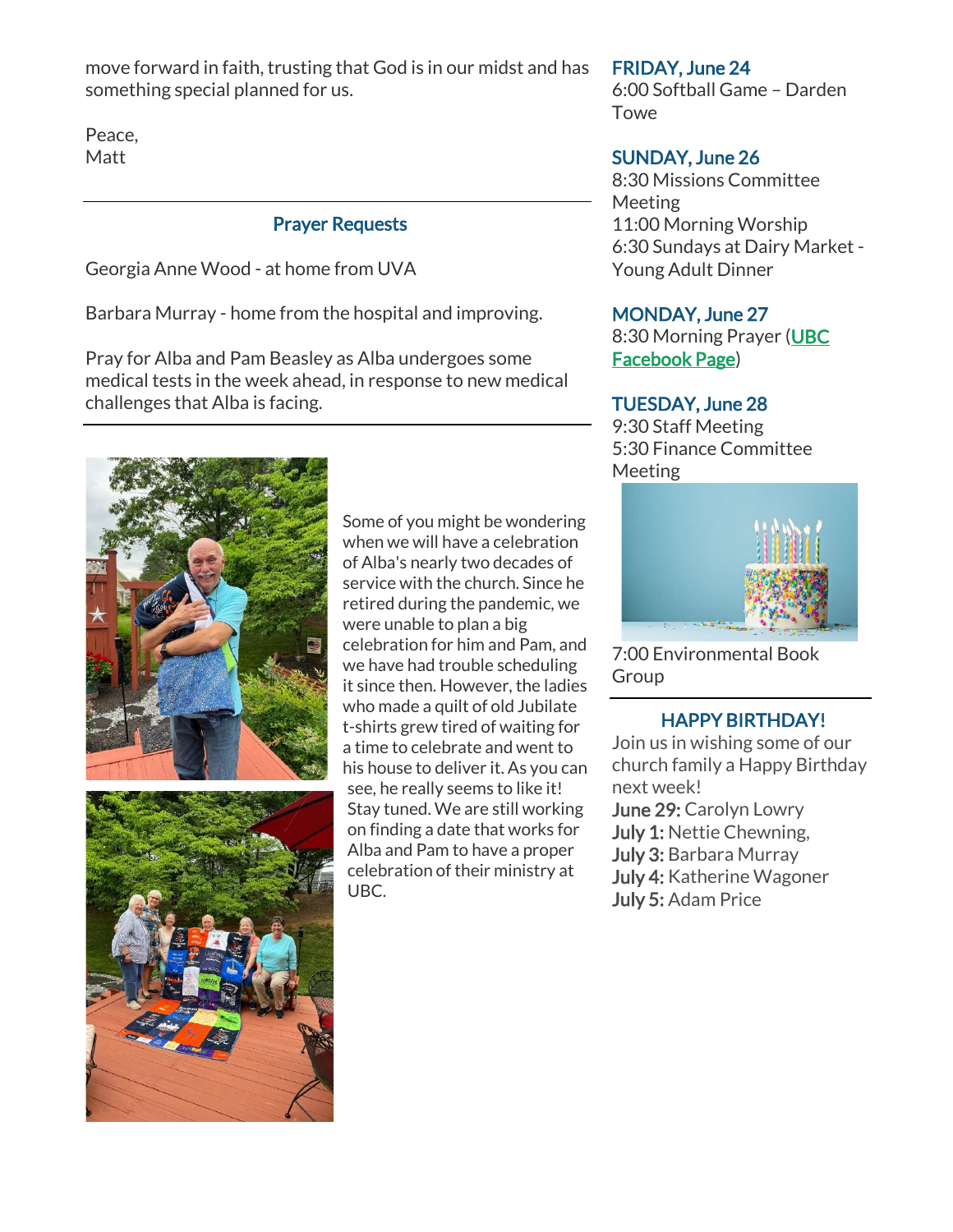

## Vacation Bible School was a hit!

A HUGE thank you to all of those who volunteered with Vacation Bible School last week, and helped make it a wonderful, meaningful, magical week for everyone involved! If you'd like to see highlights from the fun, check out this VBS [slideshow!](https://r20.rs6.net/tn.jsp?f=001eOsrv41MInRRDGGVwn2R_9D7q6rCDshF2iNdtgez5JDqKzNMTMvTNXhNueBzYaTXs707K3tDhxDgsP_qbW2DzSTi930kMyB68VF159G6kFPh8qAyZoKUwB4at4xUZzJok7XC2Lr_Q_YMA7xPwUR_wA==&c=hphHBONIA8hyxCvvbPvX3JO0S4tbIv1et3K0n_CpCe5ye6yBYxJWxA==&ch=iP_mB23jig9-MHlyItZT-gvQvoeAzl3CRz1rAqUT2hxYKtRbI-Fryg==)

## A Congregational Letter from Will Brown

On Sunday, June 19, Rev. Will Brown announced to the congregation that his last day at UBC will be Tuesday, July 19. You can read his full letter by [clicking here,](https://r20.rs6.net/tn.jsp?f=001eOsrv41MInRRDGGVwn2R_9D7q6rCDshF2iNdtgez5JDqKzNMTMvTNXhNueBzYaTXtyFdHNNbnKrGU3SOf79ObGaR1n0ZZmUONZVncRjAYQPraiHeKyhi21ov1Yl4aOw4JYGTIEwfAGo9FhMP4p7wkQ==&c=hphHBONIA8hyxCvvbPvX3JO0S4tbIv1et3K0n_CpCe5ye6yBYxJWxA==&ch=iP_mB23jig9-MHlyItZT-gvQvoeAzl3CRz1rAqUT2hxYKtRbI-Fryg==) or [watch the video](https://r20.rs6.net/tn.jsp?f=001eOsrv41MInRRDGGVwn2R_9D7q6rCDshF2iNdtgez5JDqKzNMTMvTNXhNueBzYaTXR5o5O8CSYmOg-tqMy6wIUDOtmrtjRrsEfK4-WxfcvnfWI8YWb2VUZGIeKkvdtuDxMUaPNqsFGgEHSRGWXpBVDeTGwoxc9ZLBkds6Djh77Tc=&c=hphHBONIA8hyxCvvbPvX3JO0S4tbIv1et3K0n_CpCe5ye6yBYxJWxA==&ch=iP_mB23jig9-MHlyItZT-gvQvoeAzl3CRz1rAqUT2hxYKtRbI-Fryg==) of Will reading this letter to the congregation. To Will, Erin, and their three children, we wish all our love and gratitude. University Baptist Church is a more beautiful community because of your having been part of us.

### Young Adult Sundays at Dairy Market

Young adults of UBC are invited to join together for dinners at Dairy Market this summer! Each Sunday evening we will gather at 6:30 PM. Grab food from whichever restaurant sounds best to you, and look for Val Fisk at a table out front, near the Starr Hill Brewery end of the building. Anyone in the college and young adult age groups is welcome - please bring friends along with you!

We will plan to eat outside each week, unless it is raining, so that folks who prefer extra caution regarding Covid can feel comfortable joining us. We will not meet the night of July 3.

## Dinner and Town Hall THIS WEDNESDAY

This Wednesday, June 22, we will have a time of fellowship and updates about the ongoing projects of our church. Dinner will be served in the Fellowship Hall at 5:30 PM, with the Town Hall reports beginning at 6:00. Discussions will include an update from JARC (the periodic review of our Constitution and Bylaws), to hear a brief report on the status of the Music Minister Search Committee, and to hear a brief report from Matt about his writing leave this spring.

We encourage anyone who is able to please attend in person! Those who would prefer to listen via Zoom should [email Val Fisk](mailto:vfisk@universitybaptist.org) for a Zoom link.



#### Circle of Caring: Hospital Visitation Team

Mil<sup>'s</sup> Community Continuing our series on the Circle of Caring Ministry, this week our focus shifts to the Hospital Visitation Team. While pandemic restrictions have made in-person visitations difficult the past

couple of years, our Team remains in place and ready to provide support to congregation members during hospitalizations. Being in the hospital brings many challenges in addition to one's